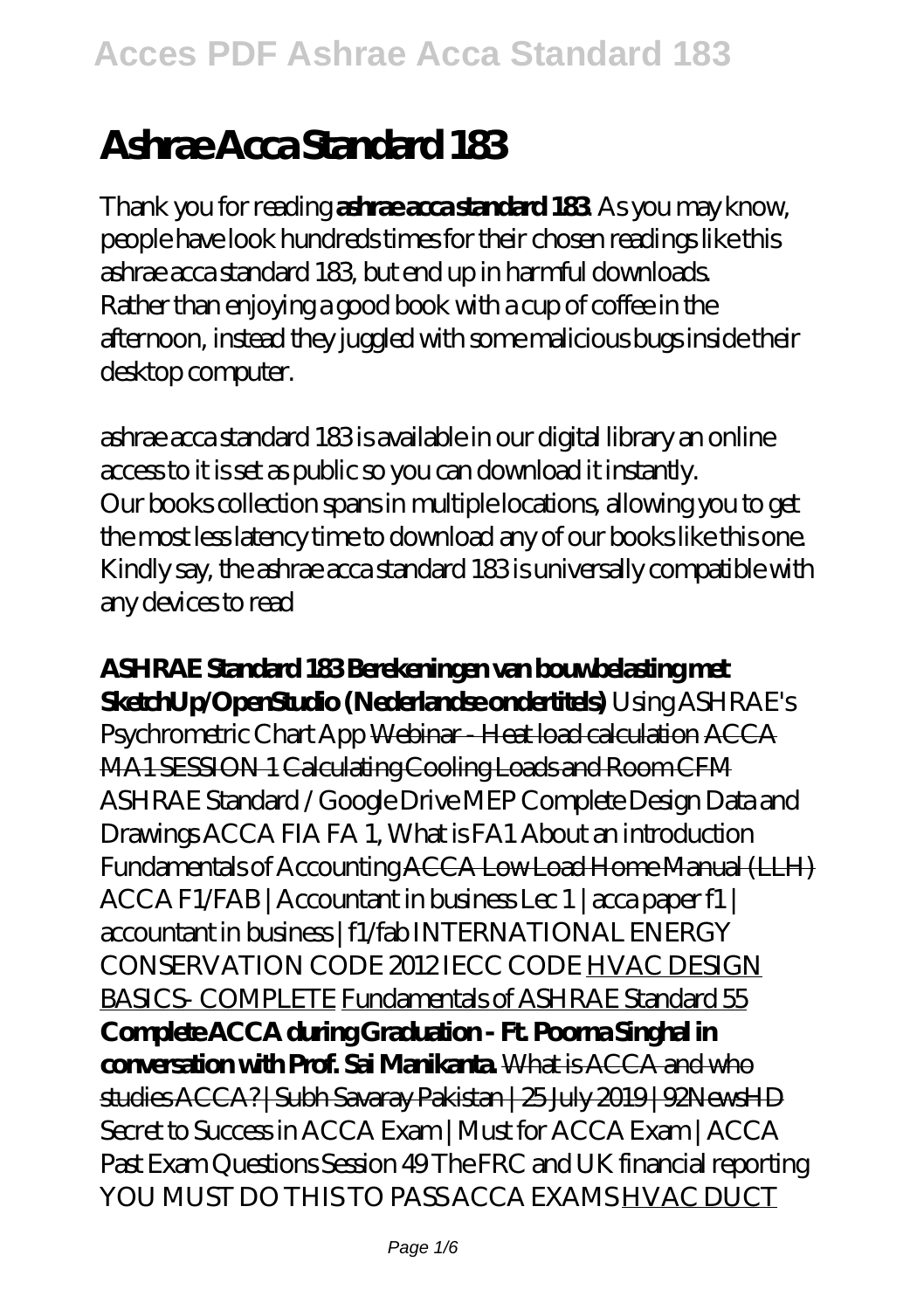DESIGNING- EQUAL FRICTION METHOD *ACCA F1 - 1 Introduction to F1, types of organisation* 5 Exam Techniques to Pass ACCA DipIFR (IFRS) Duct Size - How to size a Duct System for a House HVAC Training - Basics of HVAC

SBL- HOW TO PASS? | NOTES AND STUDY RESOURCES | ACCA | WITH ONE OF THE WORLD'S YOUNGEST ACCA**Part 1 - Residential HVAC Design Basics** ASHRAE Standard 90.1-2010 Update\_Trane Engineers Newsletter Live Series Cooling Strategies for Data Center Design and Energy Efficiency with CFD (ASHRAE 90.4) *ACCA Students | How to book an exam online* METUS Webinar with Engineered Systems: Getting Started with VRF IFRS 8 - SBR

 $\frac{1}{1}$  - 1  $\frac{1}{1}$  - 1  $\frac{1}{1}$  - 1  $\frac{1}{1}$  - 1  $\frac{1}{1}$  - 1  $\frac{1}{1}$  - 1  $\frac{1}{1}$  - 1  $\frac{1}{1}$  - 1  $\frac{1}{1}$  - 1  $\frac{1}{1}$  - 1  $\frac{1}{1}$  - 1  $\frac{1}{1}$  - 1  $\frac{1}{1}$  - 1  $\frac{1}{1}$  - 1  $\frac{1}{1}$  - 1  $\frac{1}{1}$  -

ةديدج- Administratie aanmaken in Exact online *Ashrae Acca Standard 183*

Standard 183 was created in a collaborative effort between ASHRAE and ACCA, the Air Conditioning Contractors of America. It establishes minimum requirements for performing peak cooling and heating load calculations for buildings except low-rise residential buildings.

### *ANSI/ASHRAE/ACCA Standard 183- 2007 (RA 2011) Peak Cooling ...*

ANSI/ASHRAE/ACCA Standard 183-2007 (R2017) Peak Cooling and Heating Load Calculations in Buildings Except Low-Rise Residential Buildings This standard sets minimum requirements for methods and procedures used to perform peak cooling and heating load calculations for buildings except low-rise residential buildings.

*ANSI/ASHRAE/ACCA Standard 183-2007 (R2017) - Peak Cooling ...* Ashrae Acca Standard 183 Standard 183 was created in a collaborative effort between ASHRAE and ACCA, the Air Conditioning Contractors of America. It establishes minimum requirements for performing peak cooling and heating load calculations for buildings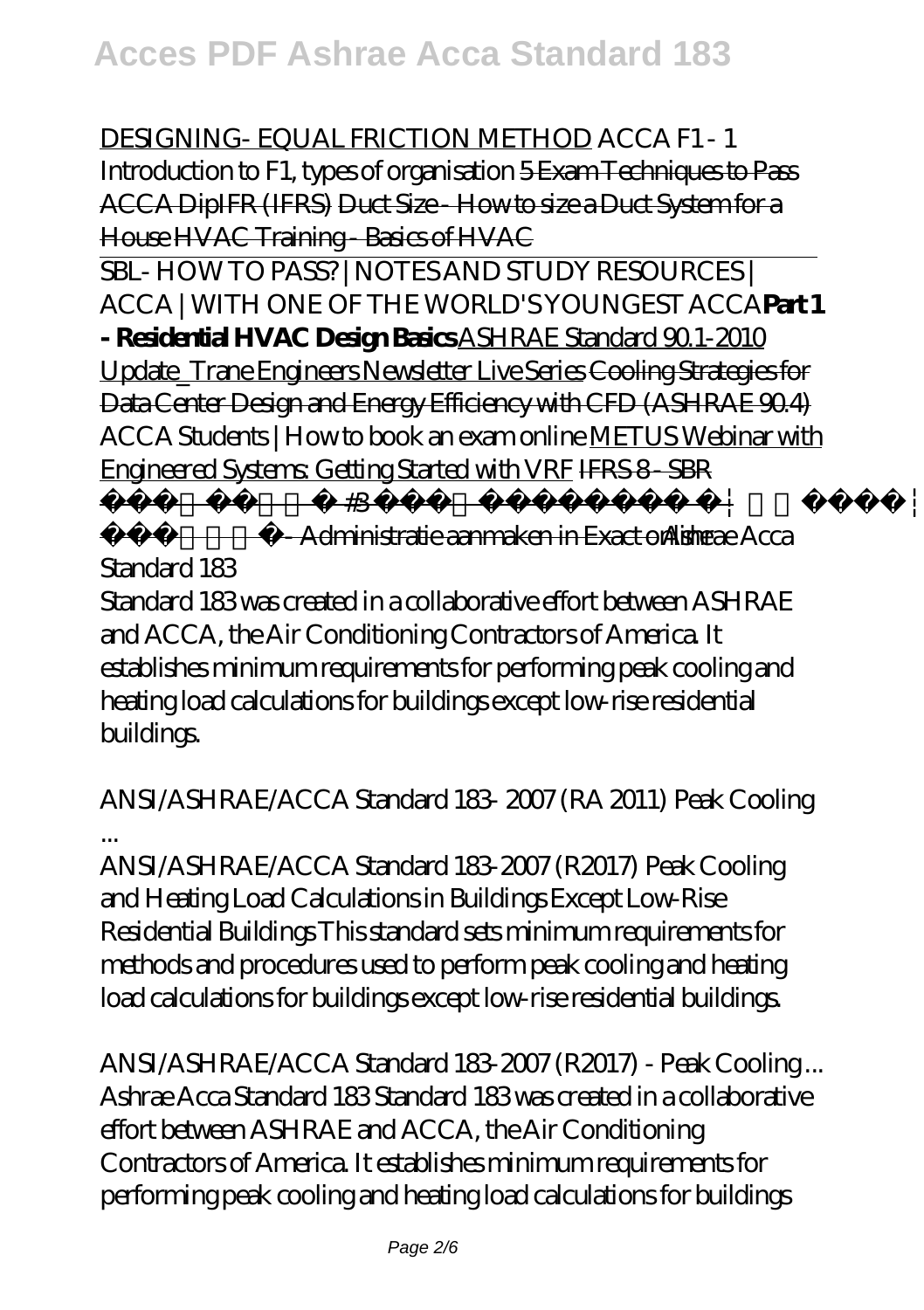## **Acces PDF Ashrae Acca Standard 183**

#### except low- rise residential buildings.

#### *Ashrae Acca Standard 183 - Bit of News*

ANSI/ASHRAE/ACCA Standard 183-2007 (R2017) - Peak Cooling Standard 183 was created in a collaborative effort between ASHRAE and ACCA, the Air Conditioning Contrac- tors of America.

#### *Ashrae Acca Standard 183 - gitlab.enflow.nl*

Content Description Standard 183 was created in a collaborative effort between ASHRAE and ACCA, the Air Conditioning Contractors of America, to establish minimum requirements for methods and procedures used to perform peak cooling and heating load calculations for buildings except low-rise residential buildings.

## *ASHRAE Standard 183-2007 (RA 2014) - Peak Cooling and ...*

Design loads shall be determined in accordance with the procedures described in the ASHRAE/ACCA Standard 183 or ACCA Manual N and shall be attached to the code compliance form submitted to the building department when the building is permitted or, in the event the mechanical permit is obtained at a later time, the sizing calculation shall be submitted with the application for the mechanical permit.

### *Calculation of Heating and Cooling Loads | UpCodes*

Peak Cooling and Heating Load Calculations in Buildings Except Low-Rise Residential Buildings (ANSI/ASHRAE/ACCA 183 - 2011RA 2017) Available from ASHRAE Standard for Commercial Building Energy Audits (ASHRAE/ACCA Standard 211-2018)

#### *ANSI Process - ACCA*

Standard 180-2018 -- Standard Practice for Inspection and Maintenance of Commercial Building HVAC Systems (ACCA Cosponsored) Standard 183-2007 (RA 2017) -- Peak Cooling and Heating Load Calculations in Buildings Except Low-Rise Residential Buildings (ACCA Co-sponsored) Page 3/6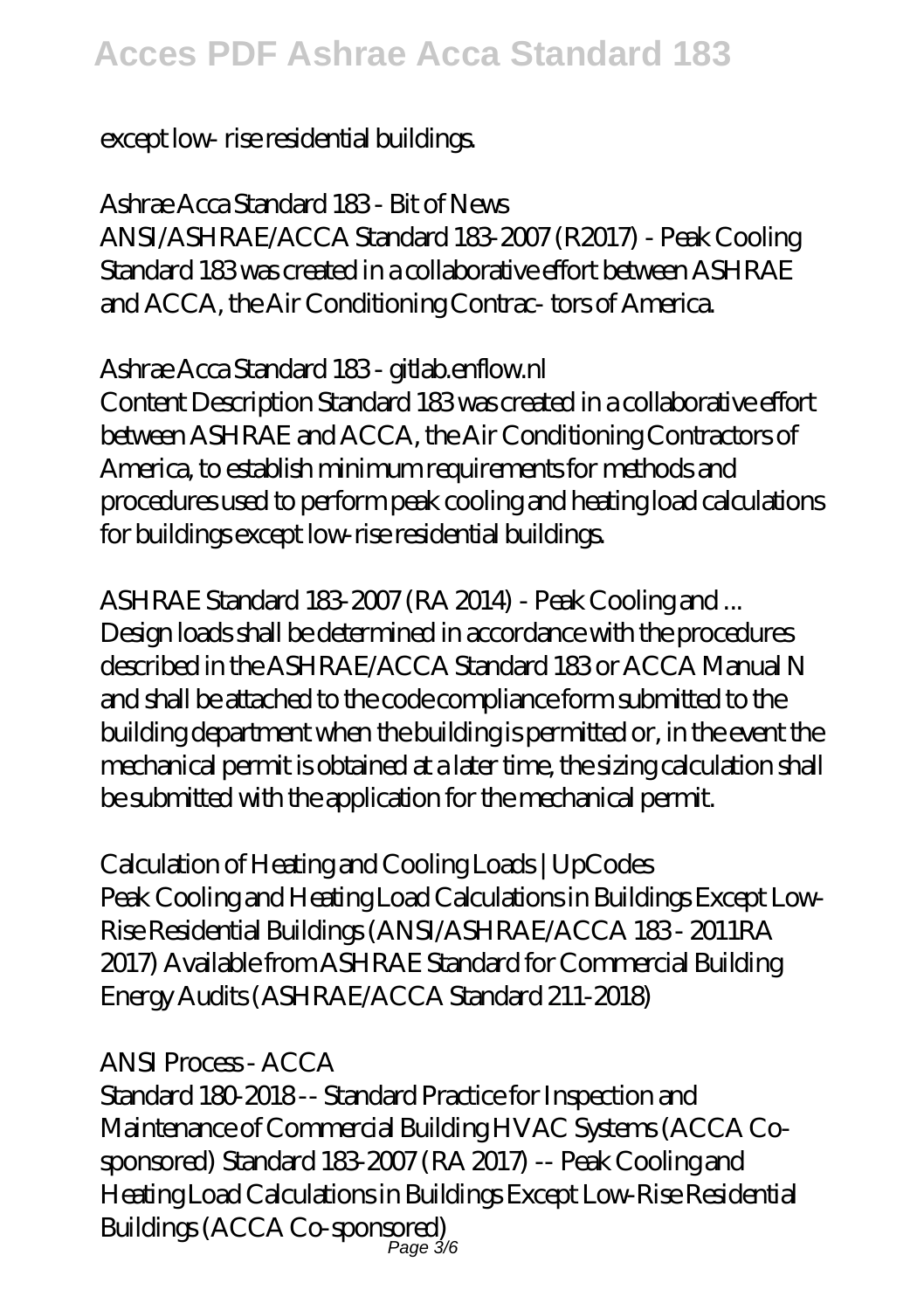### *Read-Only Versions of ASHRAE Standards*

ANSI/ASHRAE/ACCA Standard 180-2012 is the latest edition of Standard 180. The 2012 edition combines Stan-dard 180-2008 and approved and published Addendum a to the 2008 edition, thereby providing an easy-to-use consoli-dated standard. Specific information on the contents of the

## *ANSI/ASHRAE/ACCA Standard 180-2012*

ASHRAE Standard 183-2007 Requirements Description of How Block Load v4.16 Complies 5. Weather Data and Indoor Design Conditions-5.1 Indoor design conditions shall be established by owner criteria, local codes or comfort criteria. This requirement applies to how a user of the Block Load software determines indoor design conditions.

## *Carrier Block Load v4.16 Compliance With ANSI/ASHRAE/ACCA ...*

ansi/ashrae/acca 183-2007 (r2020) Peak Cooling and Heating Load Calculations in Buildings Except Low-Rise Residential Buildings Establishes requirements for performing peak cooling and heating load calculations for buildings except low-rise residential buildings.

#### *ANSI/ASHRAE/ACCA 183-2007 (R2020) - Peak Cooling and ...* ASHRAE/ACCA Standard 183 is an ANSI document that can be adopted or referenced by model codes. It provides engineers useful information about where to find data that must be included in load calculations and refers to acceptable methodologies that can be used to determine loads for use by contractors, code officials, and designers.

## *ASHRAE 183-2007 (RA 2017)*

Standard 180 was created in a collaborative effort between ASHRAE and Air Conditioning Contractors of America (ACCA). Its intent is to address the often inconsistent practices for inspecting and maintaining HVAC systems in commercial, institutional, and other buildings Page 4/6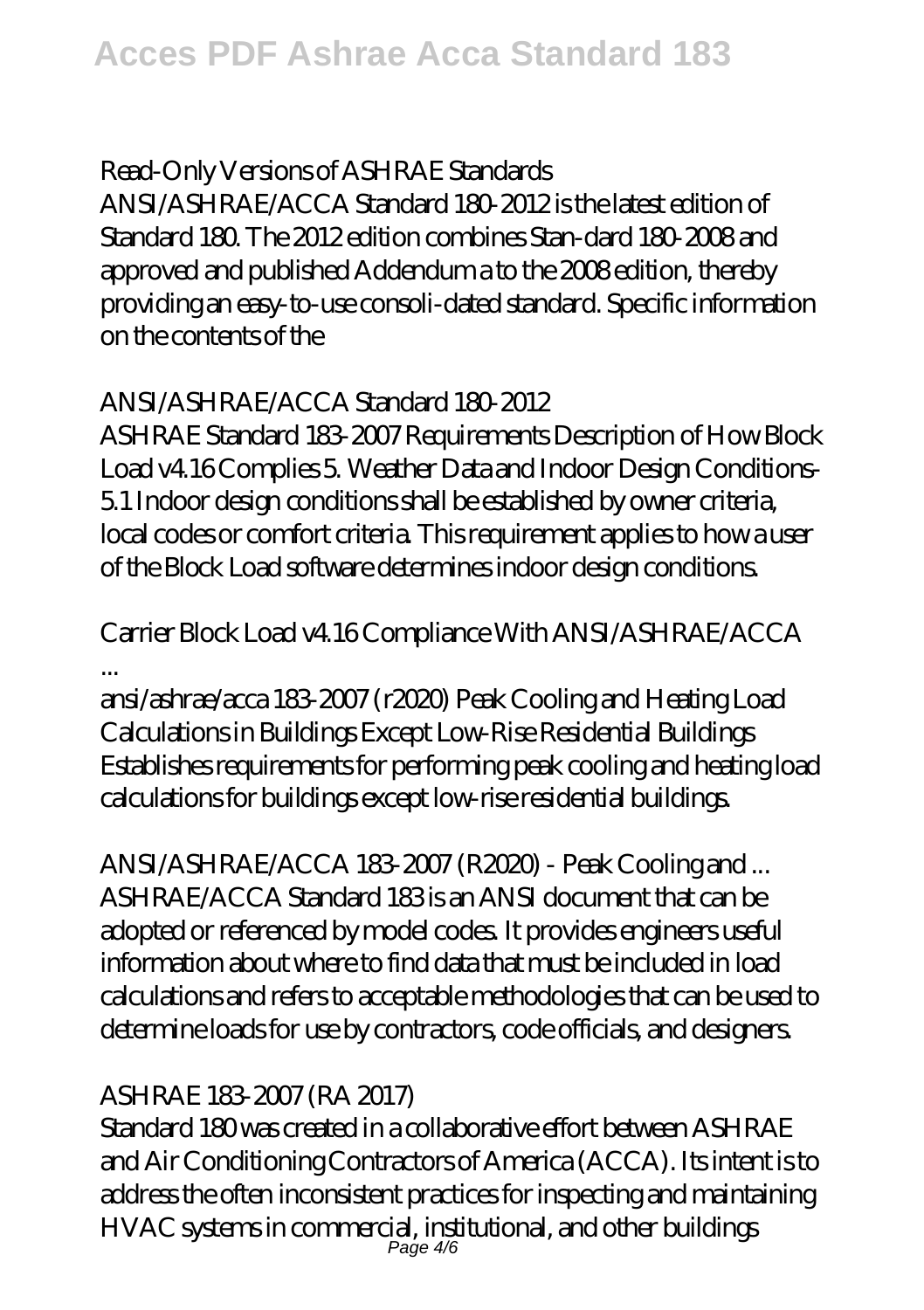where the public may be exposed to the indoor environment.

## *ANSI/ASHRAE/ACCA Standard 180-2018*

Download Free Ashrae Acca Standard 183 ANSI/ASHRAE/ACCA Standard 183-2007 (RA 2011) Peak Cooling ... ASHRAE/ACCA Standard 183 is an ANSI document that can be adopted or referenced by model codes. It provides engineers useful information about where to find data that must be included in load calculations and refers to acceptable methodologies that can be

### *Ashrae Acca Standard 183 - electionsdev.calmatters.org*

Content Description Standard 183 was created in a collaborative effort between ASHRAE and ACCA, the Air Conditioning Contractors of America, to establish minimum requirements for methods and procedures used to perform peak cooling and heating load calculations for buildings except low-rise residential buildings.

## *ANSI/ASHRAE/ACCA Standard 183-2007 (RA 2011) Peak Cooling ...*

Standard 183 was created in a collaborative effort between ASHRAE and ACCA, the Air Conditioning Contractors of America. It establishes minimum requirements for performing peak cooling and heating load calculations for buildings except low-rise residential buildings.

## *Ashrae Acca Standard 183 - campus-haacht.be*

- ANSI/ASHRAE/ACCA Standard 183: Design loads associated with Heating, Ventilating and Air Conditioning (HVAC) of a Commercial job application must be determined in accordance with ANSI/ASHRAE/ACCA Standard 183, or by an approved equivalent computational method.

## *GENERAL BUILDING ENVELOPE*

ASHRAE/ACCA Standard 183 OR Other approved computation Page 5/6